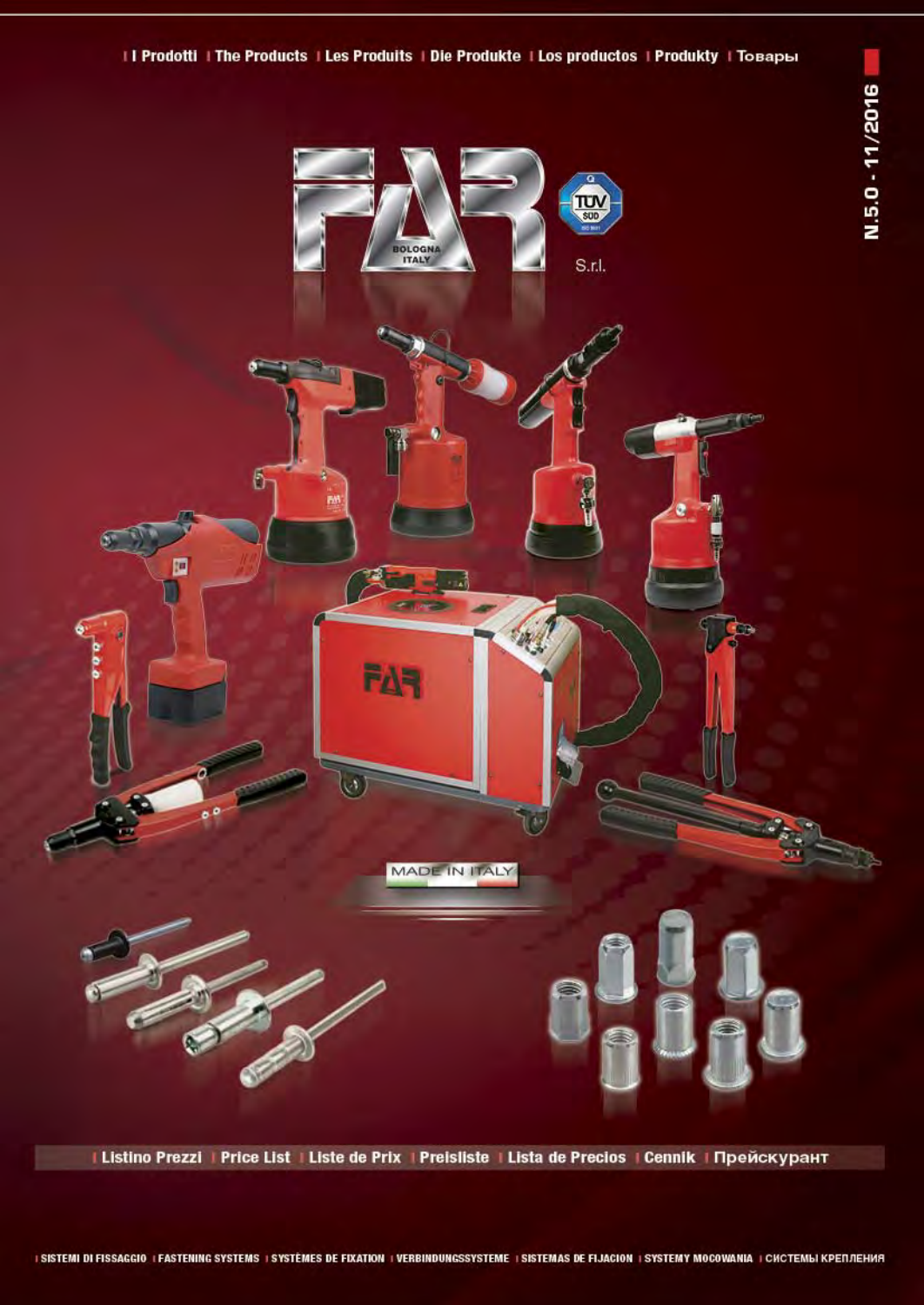

#### **RIVETTATRICI PER INSERTI FILETTATI**

RIVETING TOOLS FOR BLIND RIVET NUTS / CUTILS CE POSE POUR INSERTS FILETÉS / WERKZEUGE FÜR BLINDNETMUTTERN / REMACHADORAS PARA TUERCAS REMACHABLES / NITOWNICE DO NITOMAKRÉTEK / 3AKIREINBAOULIVE ИНСТРУМЕНТЫ ДЛЯ ВСТАВОК С PES

## **KJ15**

• Rivettatrice ad azionamento a chiave monodimensionale per inserti filettati, particolarmente adatta per impieghi in posizioni disagevoli o per usi limitati.

 $\in$  44,00

- Hand tool moved by a monodimensional key suitable to be used in narrow spaces.
- · Outil de pose monodimensionel pour inserts filetés, actionné par une clé; il est conseillé surtout pour emplois en position inconfortable ou pour une utilisation limitée.
- · Nietgerät für händischen eindimensionalen Schlüsselbetrieb. Für Einsatz an schwer zugänglichen Stellen oder bei geringer Verwendung geeignet.
- · Remachadora con accionamiento a llave monodimensional para tuercas remachables, especialmente adecuada para trabajos en posiciones incomodas o para empleos limitados.
- · Nitownica reczna do nitonakrętek działająca za pomocą klucza ręcznego. Polecana do pracy w miejscach trudno dostępnych.
- Ручной инструмент с монодименсиональным ключем для вставок с резьбой. Особенно выгоден при использовании в неудобных и труднодоступных местах.



| Codice<br>Code / Code<br>Kode / Código<br>Коd / Код | per inserti<br>for blind rivet nuts / pour inserts<br>für Blindnietmuttern / para tuercas remachables<br>dla nitonakretek   ДЛЯ ВСТАВОК |
|-----------------------------------------------------|-----------------------------------------------------------------------------------------------------------------------------------------|
| 70M415                                              | M4                                                                                                                                      |
| 70M515                                              | M <sub>5</sub>                                                                                                                          |
| 70M615                                              | M <sub>6</sub>                                                                                                                          |
| 70M815                                              | M <sub>8</sub>                                                                                                                          |
| 70M1015                                             | M <sub>10</sub>                                                                                                                         |

## **EXTRA KJ15**

### COD. 705021

### € 190.00

- Confezione contenente n° 5 rivettatrici KJ15 nei formati M4 - M5 - M6 - M8 - M10.
- Case containing 5 tools mod. KJ15 (M4 M5 M6 M8 M10).
- Coffret avec 5 outils de pose KJ15 (M4 M5 M6 M8 M10).
- Die Packung enthält 5 Nietgeräte KJ15 in den Formaten M4-M5 - M6 - M8 - M10.
- · Embalaje contenente 5 remachadoras KJ15 en los formatos M4  $-M5 - M6 - M8 - M10.$
- · Zestaw 5 nitownic KJ15 o średnicach M4-M5-M6-M8-M10.
- Набор из пяти инструментов КЈ15 (М4 М5 М6 -M8 - M10).

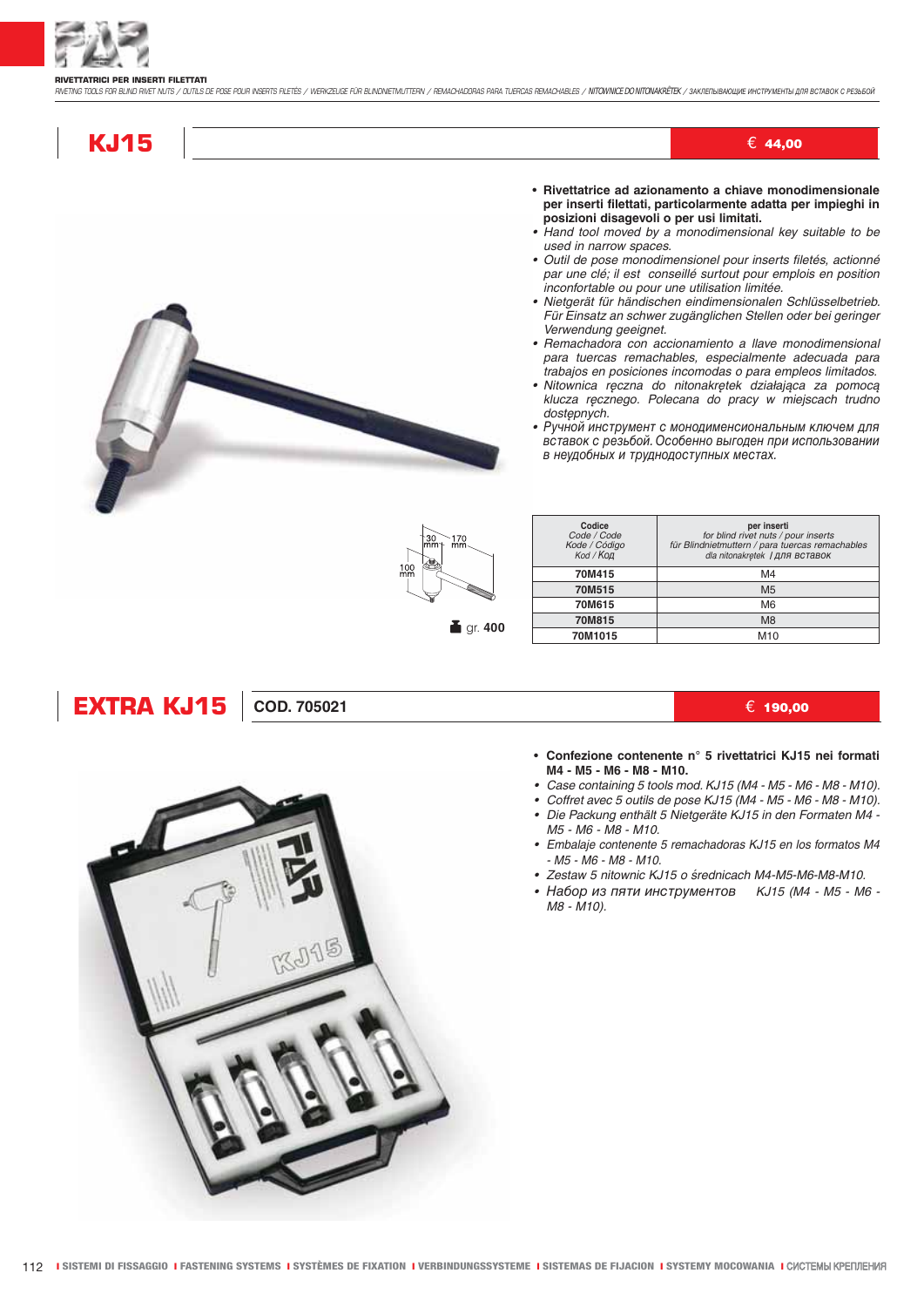

RIVETTATRICI PER INSERTI FILETTATI<br>RIVETING TOOLS FOR BUND PIVET NUTS / OUTILS DE POSE POUR INSERTS FILETES / WERKZEUGE FÜR BUNDNETMUTTERN / REMACHADORAS PARA TUERCAS REMACHABLES / NTOWNICE DO NITONAKRETEK / SAKITETIBANOLI

| <b>KJ17</b>       | <b>COD. 700017</b> |                                                                                  |                                                                                               |                                                                                                                                                                                                                                                                  |                                                                                                               | $\in$ 97,00                                                                                                                                                                                                                                                                                                                                                                                                                                                                                                                                                        |
|-------------------|--------------------|----------------------------------------------------------------------------------|-----------------------------------------------------------------------------------------------|------------------------------------------------------------------------------------------------------------------------------------------------------------------------------------------------------------------------------------------------------------------|---------------------------------------------------------------------------------------------------------------|--------------------------------------------------------------------------------------------------------------------------------------------------------------------------------------------------------------------------------------------------------------------------------------------------------------------------------------------------------------------------------------------------------------------------------------------------------------------------------------------------------------------------------------------------------------------|
|                   |                    |                                                                                  |                                                                                               | • Rivettatrice per inserti M3 ÷ M6.<br>• Tool for blind rivet nuts M3 ÷ M6.<br>• Outil de pose pour inserts filetés M3 ÷ M6.<br>• Handwerkzeug für Blindnietmuttern M3 ÷ M6.<br>• Nitownica ręczna do nitonakrętek M3 ÷ M6.<br>• Инструмент для вставок М3 ÷ М6. |                                                                                                               | • Remachadora para tuercas remachables M3 ÷ M6.                                                                                                                                                                                                                                                                                                                                                                                                                                                                                                                    |
|                   |                    | $124 \cdot$<br>$60 -$<br>$\frac{22}{\text{mm}}$<br>$\frac{268}{mm}$<br>Tigr. 700 | M<br>MЗ<br>M <sub>4</sub><br>M5<br>M <sub>6</sub><br>M <sub>8</sub><br>M10<br>M <sub>12</sub> | <b>Alluminio</b><br>Aluminium / Aluminium<br>Alu / Aluminio<br>Aluminium / Алюминий<br>$\bullet$<br>$\bullet$<br>٠<br>$\bullet$                                                                                                                                  | Acciaio<br>Steel / Acier<br>Stahl / Acero<br>Stal / Сталь<br>$\bullet$<br>$\bullet$<br>$\bullet$<br>$\bullet$ | <b>Acciaio inox</b><br>Stainless steel / Acier inoxydable<br>Edelstahl / Acero inoxidable<br>Stal Inox / Нерж Сталь<br>٠<br>$\bullet$                                                                                                                                                                                                                                                                                                                                                                                                                              |
|                   |                    |                                                                                  |                                                                                               |                                                                                                                                                                                                                                                                  |                                                                                                               |                                                                                                                                                                                                                                                                                                                                                                                                                                                                                                                                                                    |
| <b>EXTRA KJ17</b> | <b>COD. 705024</b> |                                                                                  |                                                                                               |                                                                                                                                                                                                                                                                  |                                                                                                               | € 121,00                                                                                                                                                                                                                                                                                                                                                                                                                                                                                                                                                           |
|                   |                    | 268<br>mm<br><b>i</b> gr. 700                                                    |                                                                                               | con tiranti, testine e inserti filettati M3 ÷ M6.<br>heads and blind rivet nuts.<br>têtes et inserts filetés M3 ÷ M6.<br>tirantes, cabezas y tuercas remachables M3 ÷ M6.<br>nitonakrętek M3-M4-M5-M6.<br>• Пластмассовый<br>вставками М3 ÷ М6.                  | чемоданчик                                                                                                    | · Valigetta di plastica contenente una rivettatrice KJ17<br>• Plastic case containing 1 tool mod. KJ17, M3 : M6 mandrels,<br>• Coffret en plastique avec 1 outil de pose KJ17 avec mandrins,<br>· Der Kunststoffkoffer enthält 1 Werkzeug KJ17, mit<br>Gewindedorn, Mundstücke und Blindnietmuttern M3 ÷ M6.<br>· Embalaje en plástico contenente 1 remachadora KJ17, con<br>· Nitownica ręczna KJ17 w plastikowej walizce. W komplecie:<br>trzpienie i głowice o odpowiednich średnicach oraz zestaw<br>содержащий<br>1 инструмент KJ17 с распорками, головками и |
|                   |                    |                                                                                  | M                                                                                             | Alluminio<br>Aluminium / Aluminium<br>Alu / Aluminio<br>Aluminium / Алюминий                                                                                                                                                                                     | Acciaio<br>Steel / Acier<br>Stahl / Асего<br>Stal / Сталь                                                     | Acciaio inox<br>Stainless steel / Acier inoxydable<br>Edelstahl / Acero inoxidable<br>Stal Inox / Нерж Сталь                                                                                                                                                                                                                                                                                                                                                                                                                                                       |
|                   |                    |                                                                                  | M3<br>M4                                                                                      | ٠<br>$\bullet$                                                                                                                                                                                                                                                   | ۰<br>$\bullet$                                                                                                | ٠<br>$\bullet$                                                                                                                                                                                                                                                                                                                                                                                                                                                                                                                                                     |
|                   |                    |                                                                                  | M <sub>5</sub>                                                                                | $\bullet$                                                                                                                                                                                                                                                        | ٠                                                                                                             | ۰                                                                                                                                                                                                                                                                                                                                                                                                                                                                                                                                                                  |
|                   |                    |                                                                                  | M <sub>6</sub>                                                                                | $\bullet$                                                                                                                                                                                                                                                        | $\bullet$                                                                                                     |                                                                                                                                                                                                                                                                                                                                                                                                                                                                                                                                                                    |
|                   |                    |                                                                                  | M8<br>M10                                                                                     |                                                                                                                                                                                                                                                                  |                                                                                                               |                                                                                                                                                                                                                                                                                                                                                                                                                                                                                                                                                                    |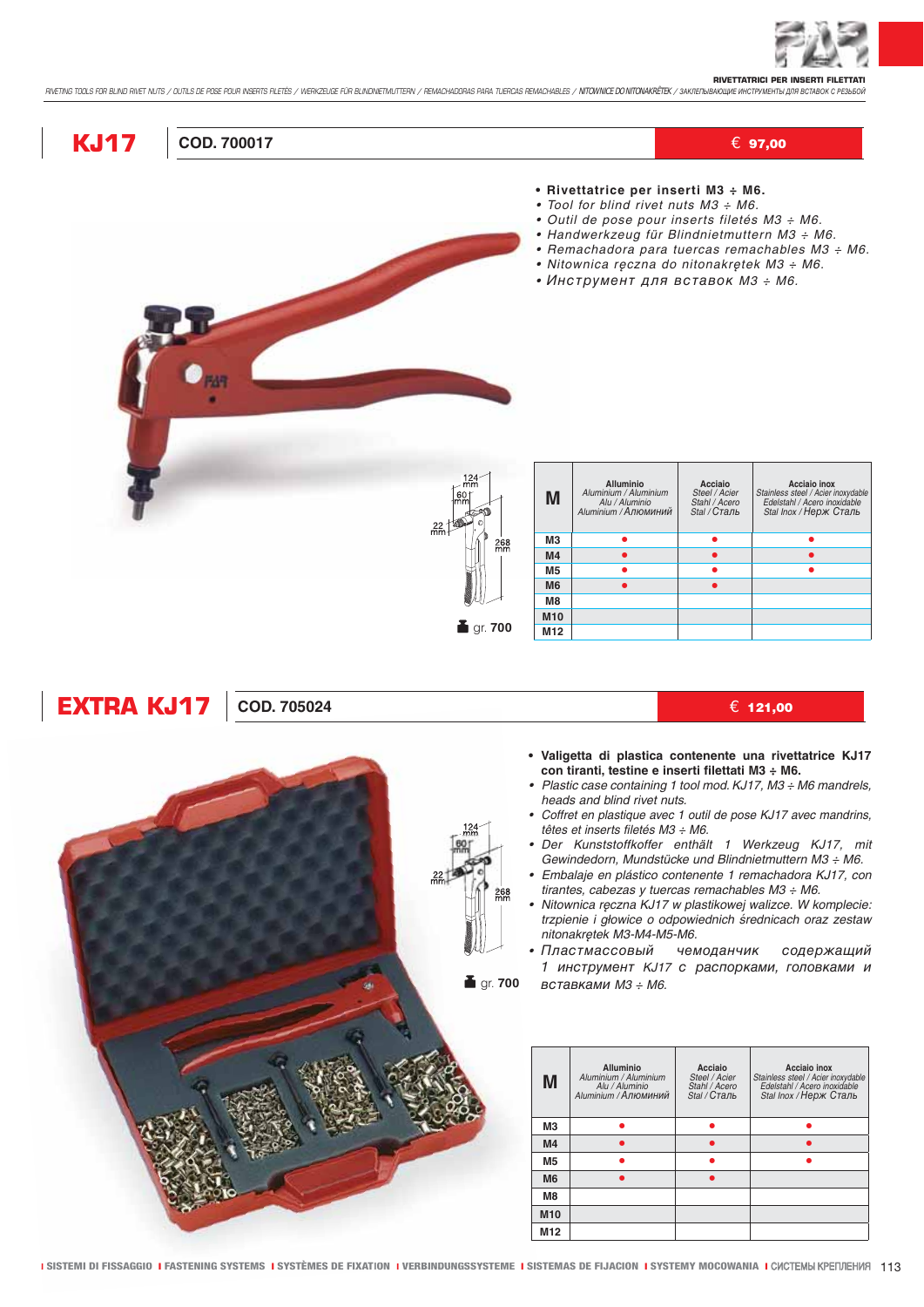

RIVETING TOOLS FOR BLIND RIVET NUTS / CUTILS DE POSE POUR INSERTS FILETÉS / WERKZEUGE FÜR BLINDNETMUTTERN / REMACHADORAS PARA TUEROAS REMACHABLES / NITOWNICE DO NITONAKRETEK / SAKIETIЫBAOЩИЕ ИНСТРУМЕНТЫ ДЛЯ ВСТАВОК С РЕЗЬБ

## **EXTRA KJ21** COD. 705072



**■** gr. 1250

- € 155,00
- Valigetta di plastica contenente una rivettatrice KJ21 con tiranti e testine M3 ÷ M8.
- Plastic case containing 1 tool mod. KJ21, M3 : M8 mandrels and heads.
- Coffret en plastique avec 1 outil de pose KJ21 avec mandrins et têtes  $M3 \div M8$ .
- Der Kunststoffkoffer enthält 1 Werkzeug KJ21 mit Gewindedorn und Mundstücke M3 ÷ M8.
- Embalaje en plástico contenente 1 remachadora KJ21 con tirantes y cabezas M3 ÷ M8.
- · Nitownica ręczna KJ21 w plastikowej walizce. W komplecie: trzpienie i głowice M3 ÷ M8.
- Пластмассовый чемоданчик содержащий 1 инструмент KJ21 с распорками и головками  $M3 \div \overline{M8}$ .

| M               | <b>Alluminio</b><br>Aluminium / Aluminium<br>Alu / Aluminio<br>Aluminium / Алюминий | Acciaio<br>Steel / Acier<br>Stahl / Acero<br>Stal / Сталь | Acciaio inox<br>Stainless steel / Acier inoxydable<br>Edelstahl / Acero inoxidable<br>Stal Inox / Нерж Сталь |
|-----------------|-------------------------------------------------------------------------------------|-----------------------------------------------------------|--------------------------------------------------------------------------------------------------------------|
| M <sub>3</sub>  |                                                                                     |                                                           |                                                                                                              |
| M <sub>4</sub>  |                                                                                     |                                                           |                                                                                                              |
| M <sub>5</sub>  |                                                                                     |                                                           |                                                                                                              |
| M <sub>6</sub>  |                                                                                     |                                                           |                                                                                                              |
| M8              |                                                                                     |                                                           |                                                                                                              |
| M <sub>10</sub> |                                                                                     |                                                           |                                                                                                              |
| M <sub>12</sub> |                                                                                     |                                                           |                                                                                                              |

€ 279,00

- Per inserti filettati M3÷M10 e, a richiesta, con testine e tiranti per inserti maschio M5-M6-M8
- For blind rivet nuts by M3:-M10 and, upon demand, with heads and tie rods for rivet bolts M5-M6-M8.
- Pour inserts filetés de M3÷M10 et, sur demande, avec têtes et tirants pour goujons à sertir M5-M6-M8.
- .<br>Für Blindnietmuttern M3÷M10 und mit Mundstücke und Gewindedorne auf Anfrage für Blindnietschrauben M5-M6-M8.
- Por tuercas remachables M3:-M10 y, sobre pedido, con cabezas y tirantes para esparragos remachables M5-M6-M8.
- Do nitonakretek od M3÷M10, na zamówienie głowice do nitośrub M5-M6-M8.
- для резьбовых вставок МЗ÷М10 и, по запросу, с головками и тягами для болтов М5-М6-М8.
- > Nota: A richiesta tiranti e testine in pollici.
- > Note: On demand mandrels and heads in inches.
- > Note: Sur demande mandrins and têtes en pouces.
- > Hinweis: Auf Anfrage Gewindedorne und Mundstücke mit Zollaewinde.
- > Nota: sobre pedido tirantes y cabezas en pulgadas.

Acciaio inox

Stainless steel / Acier inoxydable<br>Edelstahl / Acero inoxidable<br>Stal Inox / Нерж Сталь

 $\bullet$ 

- > UWAGA: Na życzenie trzpienie i głowice dostępne w calach.
- > заметка: по запросу тяги и головки с измерениями в дюймах

Inserto maschio

Blind rivet bolts / Gouions à sertir

Sind Tivet bond / Godjono a cortar<br>Sindnietschrauben / Esparragos remachable.<br>Nitotrzpienie stalowe / Вставка метчик

 $\bullet$ 

ACCESSORIES / ACCESSOIRES / ZUBEHÖR ACCESORIOS / АКСЕSORIA / ПРИНАДЛЕЖНОСТИ

**EXTRA KJ29** 

- Tirante e testina per inserti maschio.
	- Tie-rod and head for blind rivet bolts.

**COD. 705094** 

- Tirant et tête pour goujons à sertir.<br>Gewindedorn und Mundstück für Blindnietschrauben.
- Tirante y cabeza para esparragos
- remachables. Do mocowania nitotrzpieni za pomocą nitownicy ręcznej.
- ,<br>Набор распорка и головка для<br>вставок вида метчик.
- **M12**

**■** gr. 2000

**Alluminio** 

Aluminium / Aluminium<br>Alu / Aluminio

Aluminium / Алюминий

 $\bullet$ 

Acciaio

Steel / Acier<br>Stahl / Acier<br>Stal / Crane

 $\bullet$ 

 $\bullet$ 

 $440$  $mn$  $\mathfrak{D}$ 

M

 $M<sub>3</sub>$ 

 $M<sub>4</sub>$  $\overline{M5}$ 

**M6** 

**M<sub>R</sub>** 

 $M10$ 

 $\frac{630}{mm}$